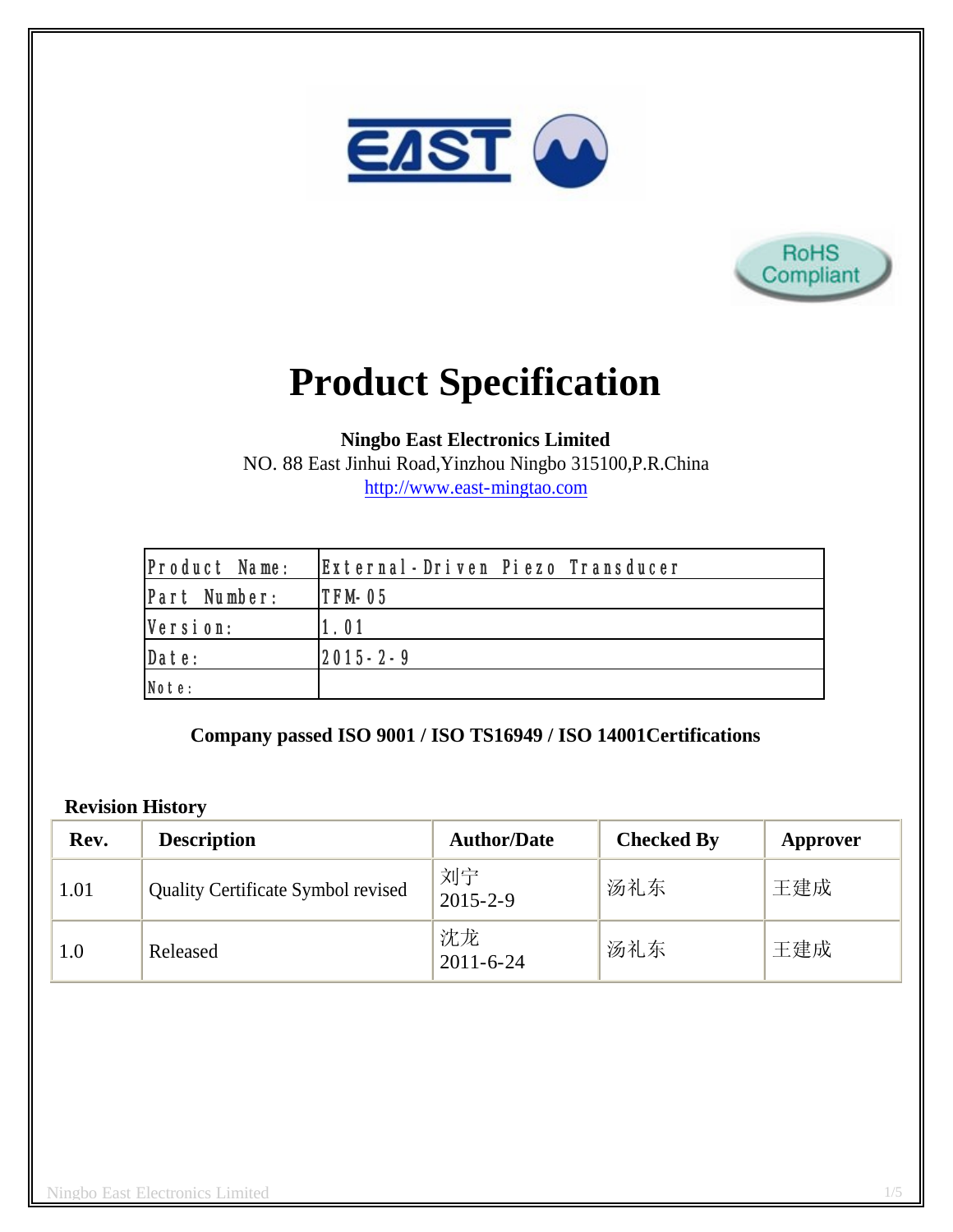## **1. Part Number TFM-05**

# **2. Dimension Drawing (Unit: mm)**



#### **3.Specification**

| No.     | <b>Item</b>                  | <b>Specification</b>                 |
|---------|------------------------------|--------------------------------------|
| $3 - 1$ | Min. Sound Pressure Level    | 80dB/1.0kHz/12Vp-p square wave /30cm |
| $3 - 2$ | Allowed Input Voltage        | $40Vp-p$                             |
| $3 - 3$ | Capacitance                  | $66\pm30\%$ nF(At 120Hz)             |
| $3 - 4$ | Max. Consumption             | $6mA/1.0kHz/12Vp-p$ square wave      |
| $3 - 5$ | <b>Resonant Frequency</b>    | $1.0 \pm 0.5$ kHz                    |
| $3 - 6$ | <b>Operating Temperature</b> | $-20$ ~ $+70^{\circ}$ C              |
| $3 - 7$ | Case Material /Color         | ABS/Black                            |
| $3 - 8$ | Weight                       | 10g                                  |
| $3-9$   | Wire Standard                | UL1095-26AWG                         |

#### **NOTES**:

Test should be made under the conditions of room temperature ( $20\pm10^{\circ}$ C), normal humidity ( $60\pm20$ %) and normal atmospheric pressure. In this case, however, that the judgment is questionable, the test conditions are to be changed to room temperature 20±2℃, relative humidity 60~70% and normal atmospheric pressure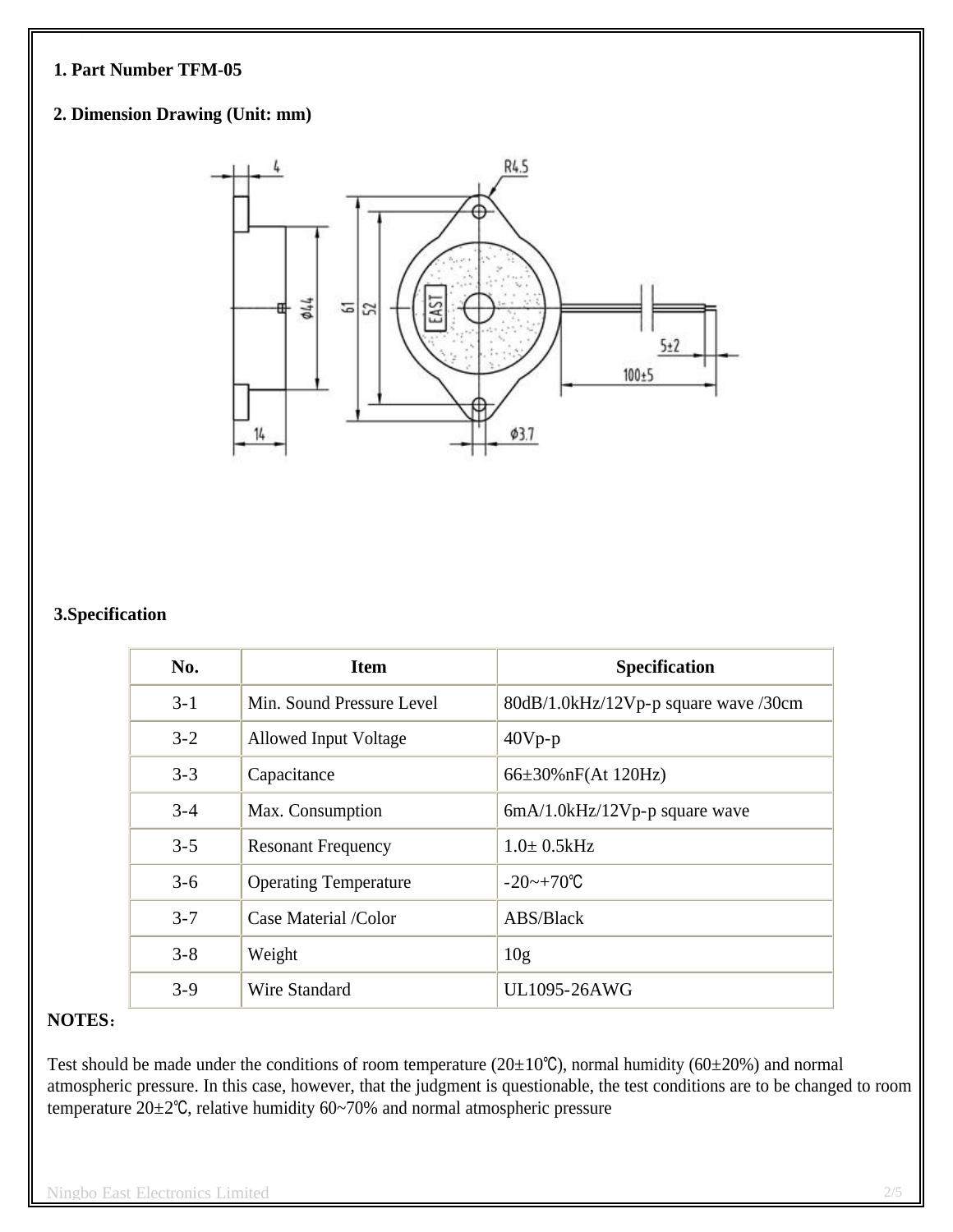

Distance 30 cm

# **5. Reliability Test**

| No.     | <b>Item</b>                              | <b>Method of Test</b>                                                                                                     | <b>Tolerance after</b><br><b>Testing</b>                                                             |
|---------|------------------------------------------|---------------------------------------------------------------------------------------------------------------------------|------------------------------------------------------------------------------------------------------|
| $5 - 1$ | Operating<br>Temperature                 | $-20$ ~ $+70^{\circ}$ C                                                                                                   | Sound pressure level                                                                                 |
| $5 - 2$ | Storage in high<br>temperature           | Storage in $+70^{\circ}$ C test box 96 hours then exposed to the room<br>temperature for 2 hours                          | initial value $\pm 10$ dB<br>Max. consumption<br>value $\pm 20\%$<br>Capacitance value<br>$\pm 20\%$ |
| $5 - 3$ | Storage in low<br>temperature            | Storage in $-20^{\circ}$ C test box 96 hours then exposed to the room<br>temperature for 2 hours                          |                                                                                                      |
| $5 - 4$ | Life test in the room<br>temperature     | Operate the product continuously 5 seconds on 5 seconds off<br>300 hours at rated voltage                                 |                                                                                                      |
| $5 - 5$ | Temperature /<br>humidity cycle test     | Storage in $+40^{\circ}$ C, 93 $\pm$ 3%RH test box 96 hours then exposed<br>to the room temperature for 2 hours           |                                                                                                      |
| $5 - 6$ | Temperature (high<br>and low) cycle test | Conduct the test for 5 cycles without applying power then<br>expose to the room temperature for 2 hours. (See Figure 5-6) |                                                                                                      |
|         | <b>Ningbo East Electronics Limited</b>   |                                                                                                                           | 3/5                                                                                                  |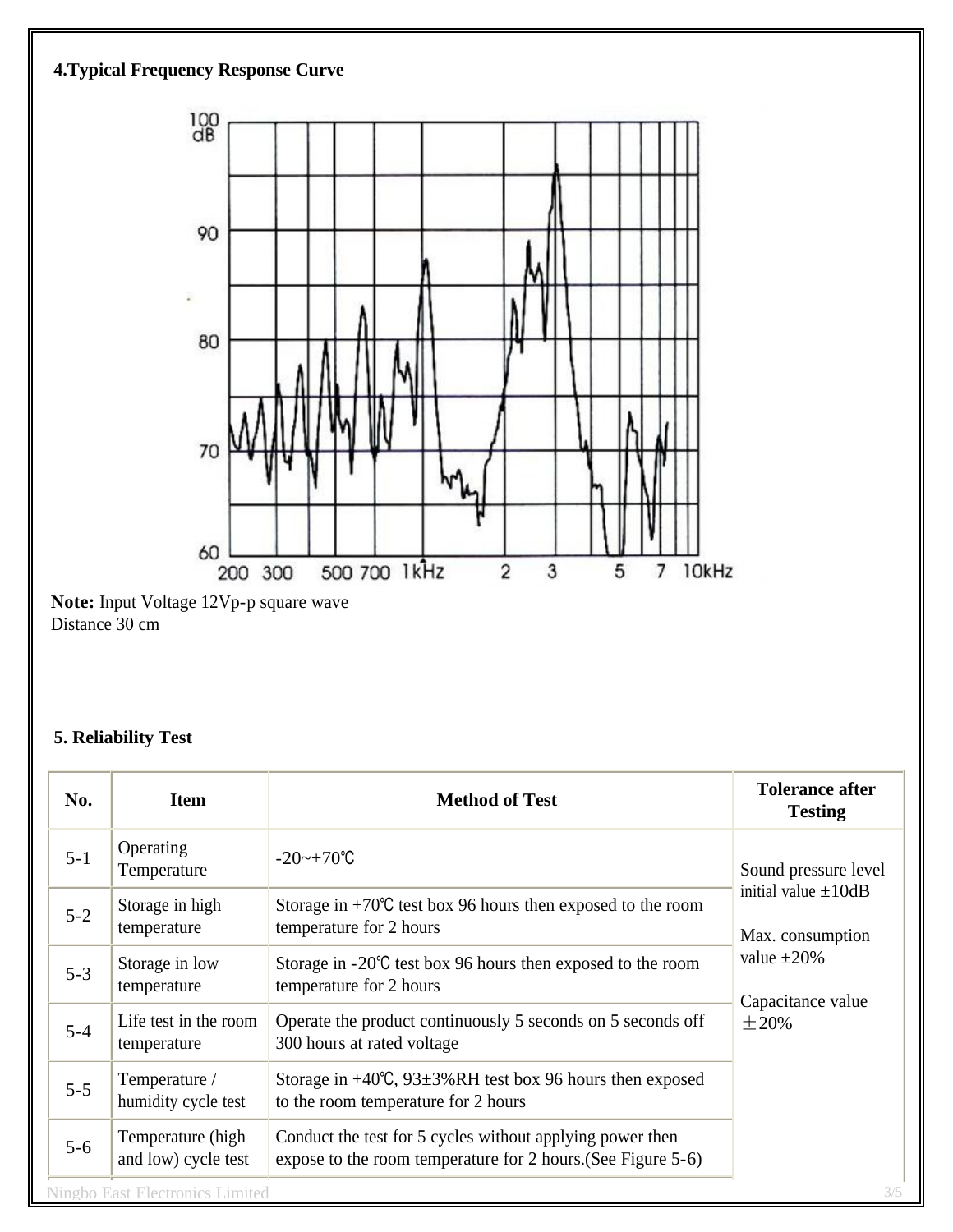| Drop a product naturally from the height of 700mm onto the<br>surface of 100mm thick wooden board. Two directions: upper<br>$5 - 8$<br>Drop test<br>and side of the product are to be applied for this drop test once<br>respectively | $5 - 7$ | Vibration test | Conduct the test for the directions of X Y and Z for 0.5 hour<br>each (total 1.5 hours). To-and Fri sweep time(from 10 to 55Hz<br>and then 55 to 10) under single amplitude of 0.75mm is 3<br>minute, then expose to the room temperature for 2 hours |
|---------------------------------------------------------------------------------------------------------------------------------------------------------------------------------------------------------------------------------------|---------|----------------|-------------------------------------------------------------------------------------------------------------------------------------------------------------------------------------------------------------------------------------------------------|
|                                                                                                                                                                                                                                       |         |                |                                                                                                                                                                                                                                                       |

Figure 5-6